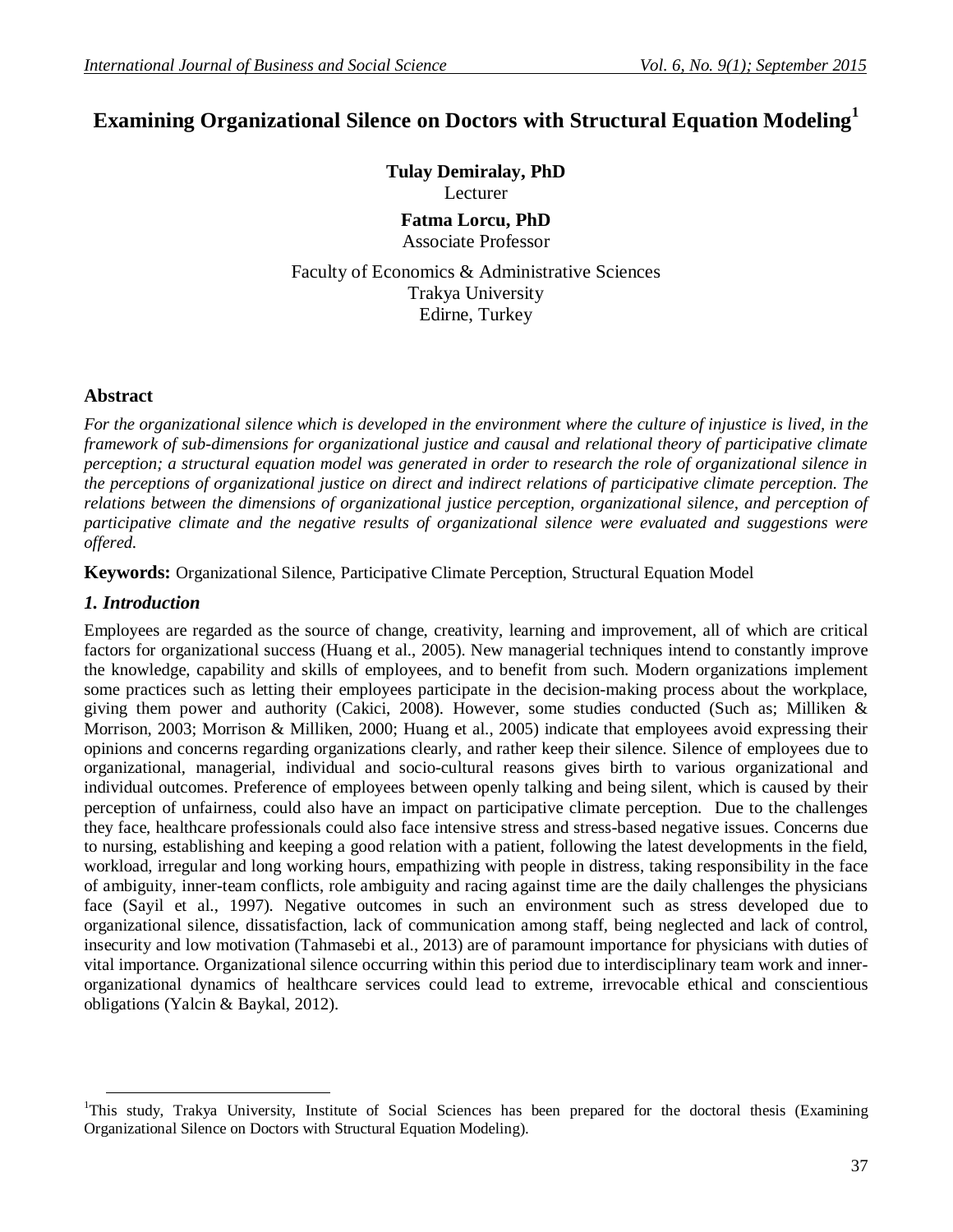## *2. Literature Review*

#### **2.1. Organizational Voice and Silence**

Described as the two dialectical elements of effective communication, voice and silence are also important elements of social interaction. Not only being the opposite of voice, silence, whose every form does not represent passive behavior, generally could be deliberate, intentional or for a specific purpose (Dyne et al., 2003). Employees sometimes prefer to talk while sometimes they prefer silence. However, it is very important to explain why employees keep silent, their concerns and the issues they are not eager to talk about (Milliken et al., 2003a). There are different dynamics at play that cause organizational silence after "voice" concept has been studied as an organizational dissatisfaction by Hirschman (1970) who examined voice and silence first. Containing a large scale that covers lots of factors from individual behaviors to social structure, these dynamics could be classified as organizational, managerial, individual and socio-cultural factors. Two important organizational factors provide basis for the improvement of silence (Huang et al., 2005). These factors include organizational structures and policies and also the managerial practices and behaviors. Organizational silence is defined in the studies of Morrison and Milliken (2000) as "deliberate retention by employees of their ideas, knowledge and opinions for work and organizational improvement". "Employee silence" concept developed by Pinder and Harlos (2001) is defined by the same as "retention of actual thoughts about one's behavioral, cognitive or emotional assessments on organizational issues by individuals capable of carrying out changes or arrangements".

In literature, as the opposite of organizational silence, "voice" means "expressing oneself loudly regarding any issue or problem rather than remaining silent". Voice or speaking at an organizational level indicates a data entry and communication process. Voice of employees contains two elements such as expressing complaints to managers by employees and participation by employees in the decision-making process in companies (Ozgen & Surgevil, 2009). Hirschman's studies (1970) indicate that, when the participation of voice, which is a reaction of employees against perceived abuse and dissatisfaction, in decision-making process, is conceptualized; it has a significant impact on operational justice and organizational justice perceptions. However, voice differs from a participative behavior. Because, participative behavior conserves and improves relations while voice has a challenging structure and could ruin interactional relations (LePine & Dyne, 1998). While voice and silence seem to be at different ends in a behavioral sense, both behaviors naturally demonstrate a complex and multidimensional structure (Dyne et al., 2003). Pinder and Harlos (2001) defined employee silence as acquiescent and quiescent silences, and examined two structures defined by acquiescent-based submissive and biddable behaviors and fear-based self-defense behaviors. Dyne et al. (2003) described six different behaviors based on three employee motives. These are withdrawal, self-defense and three silence types identified within the frame of other three motives: acquiescent, defensive and pro Social silence. While these three types of silence basically demonstrate similar behaviors in terms of intentional retention of ideas, knowledge and opinions, they differ when employee motives lead to less or more proactive behaviors. Three types of silence are also recommended for voice due to the parallelism between voices and silence (Dyne et al., 2003, Ozden & Surgevil, 2009).

Thus, while acquiescent silence is defined as a passive behavior which could be described as holding oneself back by retention of knowledge, ideas or opinions (Dyne et al., 2003, Ozgen & Surgevil, 2009), acquiescent voice is regarded as an abstention behavior based on the instinct that no difference could be made, and contains the support of other people's ideas by saying "I'm fine with it" by those who are not willing to waste any time on developing an alternative or not willing to take any responsibility for correcting a problem. Defensive silence is defined by Schlenker and Weigold (1989) as a deliberate and proactive behavior carried out to protect oneself from external threats. On the other hand, employees could perform defensive voice by intentionally giving evasive, diverting answers, falsifying, exaggerating and lying techniques as well as controlling the knowledge in one's favor to protect them. While pro Social silence is defined as behavior of employees in collaboration and focused on others for protecting the private knowledge in organization's favor, pro Social voice, which is a deliberate, proactive behavior focused on others, is defined as collaborative expression of opinions, ideas and knowledge about the work (Dyne et al., 2003).

### **2.2. The Relationship between Organizational Voice &Silence and Organizational Justice Perceptions**

Deemed effective in terms of comprehending organizational voice and silence concepts, organizational justice concept is the justice perception of individuals regarding practices within their organizations (Brinsfield et al., 2009).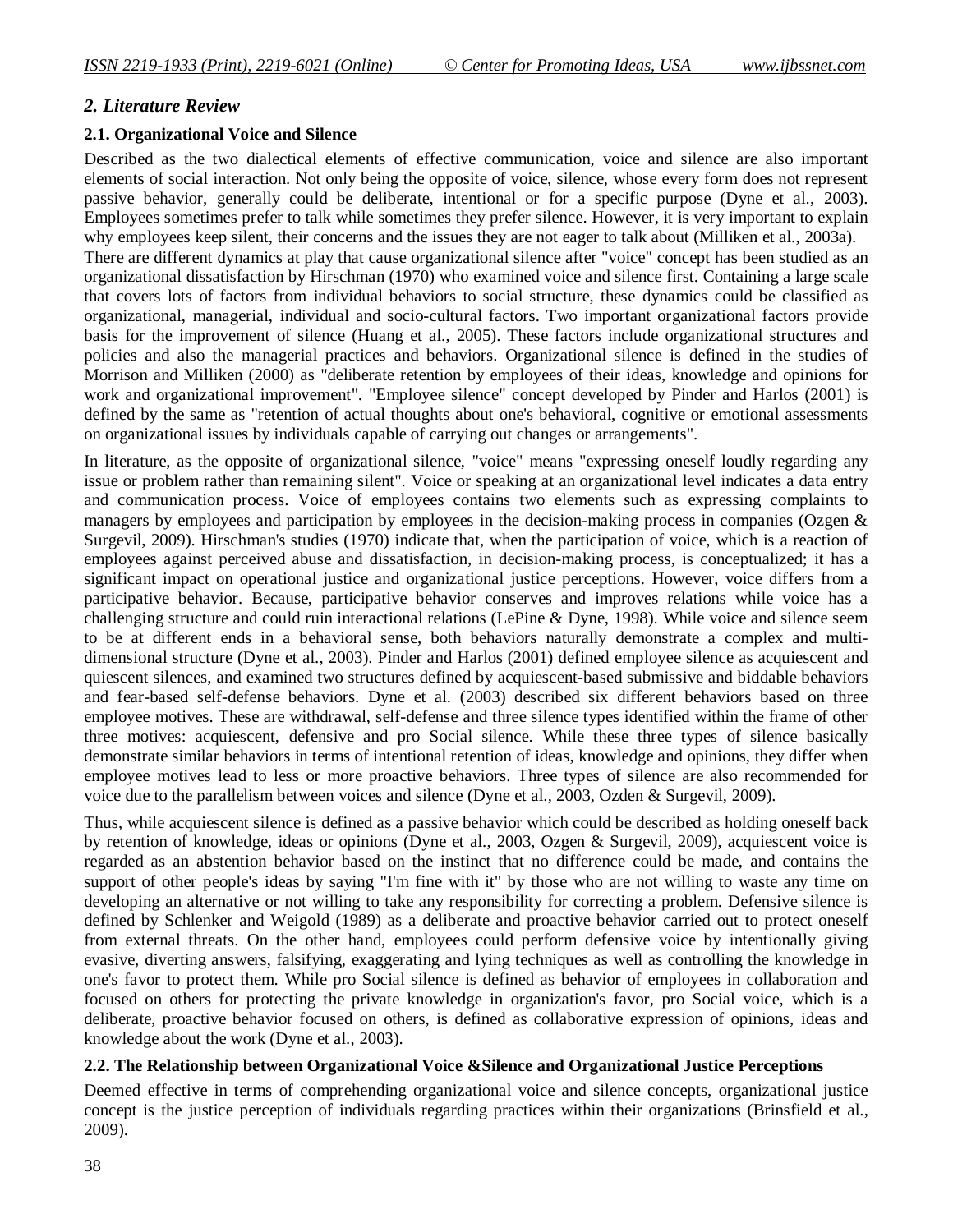Inspecting the development of silence concept and the organizational factors leading to organizational silence, it is seen that employees working at unjust workplaces tend to remain silent and that, as a result, silence culture develops. As a result of such, employees working at places where organizational silence climate is dominant develop dissatisfaction, lack of confidence, low motivation, stress and lots of other negative behaviors. Employees engage with a constant judging of whether organizational processes and procedures, attitudes toward them, task distribution or democratic decision-making rights are just or not, and, as a result of such, they develop an attitude toward the organization. This attitude based on individual perceptions has a significant impact on the determination of manners and behaviors toward the organization and other employees within such organization (Greenberg, 1990; Cetin et al., 2011). Examining the studies on organizational justice, it is seen that emphasis was generally on distributive justice, procedural justice and interactional justice along with explanations on various organizational justice types. For instance, Greenberg (1990) focused on distributive justice and procedural justice for the conceptualization of justice. Colquitt (2001) emphasized on four dimensions such as distributive justice, procedural justice, interactional justice and informational justice. Justice concept is generally examined in three dimensions as to contain distributive justice, procedural justice and interactional justice dimensions (Cetin et al., 2011).

Dyne et al. (2003) stated that pro-social silence forms an opinion in employees that they have a positive contribution to their organizations. Within this context, Tangilara and Ramanujam (2008) proved that employees working in an environment with positive procedural justice perception tend to speak openly. Vakola and Bouradas (2005) expressed in their studies that communication opportunities within an organization, attitudes of managers and colleagues have an impact on the silence of employees. According to Morrison and Milliken (2000), organizational silence that is utilized as a powerful pressure component is based on fear. In their study where they define defensive silences as remaining silent due to fear of possible outcomes of individually speaking, Pinder and Harlos (2001) emphasized that there is an inverse relationship between justice perception and silence behavior, and stated that where justice perception of employees falls, silence behavior rises. In a study by Milliken et al. (2003a), it is revealed that openly talking is not preferred due to fears such as "loss of confidence and respect", "loss of support and acceptance", "job loss" and "fear of not being promoted". Piderit and Ashford (2003) expressed that employees prefer to remain silent for fear of losing their image within the organization. Ellis and Dyne (2009) stated that "choosing voice" is a reaction developed by employees against being harassed in the workplace. Dyne (2003) emphasized that, for acquiescent silence behavior, individuals express the highly accepted idea rather than their own ideas, and, for defensive silence behavior, they develop defensive reactions such as creating distraction and accusing others by a self-defensive approach.

### **2.3. The Relationship between Organizational Voice & Silence and Perceived Participative Climate**

Based on various studies on human resources, employees might create unclear, inconsistent and confusing messages. An official participative system could be used to encourage employees to share their own ideas rather than creating such messages. However, due to the common perception that, although this is a formal participative system, informal communication-based participation of employees is not welcome, the formal participative system might not be sufficient to break silence. That's why structural (formal participation) and social (participative climate) voice mechanisms empower and reinforce each other's influences on employee voice. It is seen that employees' opinions are not welcome unless encouraged by the management despite the rules of decision-makers, which also cover the employees. Johnson et al. (2001) expressed that, when included in the formal feedback system, employees demonstrate more innovative behaviors and tend to take part in decisionmaking processes by speaking their opinions out loud. Possibilities of opinion sharing by employees increase when managers create an information sharing climate. Spencer (1986) stated that the above mentioned informal participative climate empowers and sustains the formal participative activities that create a suitable environment for employees to share their opinions. According to Huang et al. (2005), active managerial intervention to organizational hierarchy to create a sense of confidence and talking climate failed to enable employees to speak more of their opinions and concerns. That's why a strong participative climate supports the impact of employees' participation. However, the joint effect of structural and social voice mechanisms might differ by country. It is proved in the study that the perceived participative climate has a moderator influence between formal participative mechanisms and employees' opinion sharing in countries with low and high power distances. Dyne et al. (2003) described pro-social voice as the expression of ideas, knowledge and opinions regarding their work based on collaborative motivation.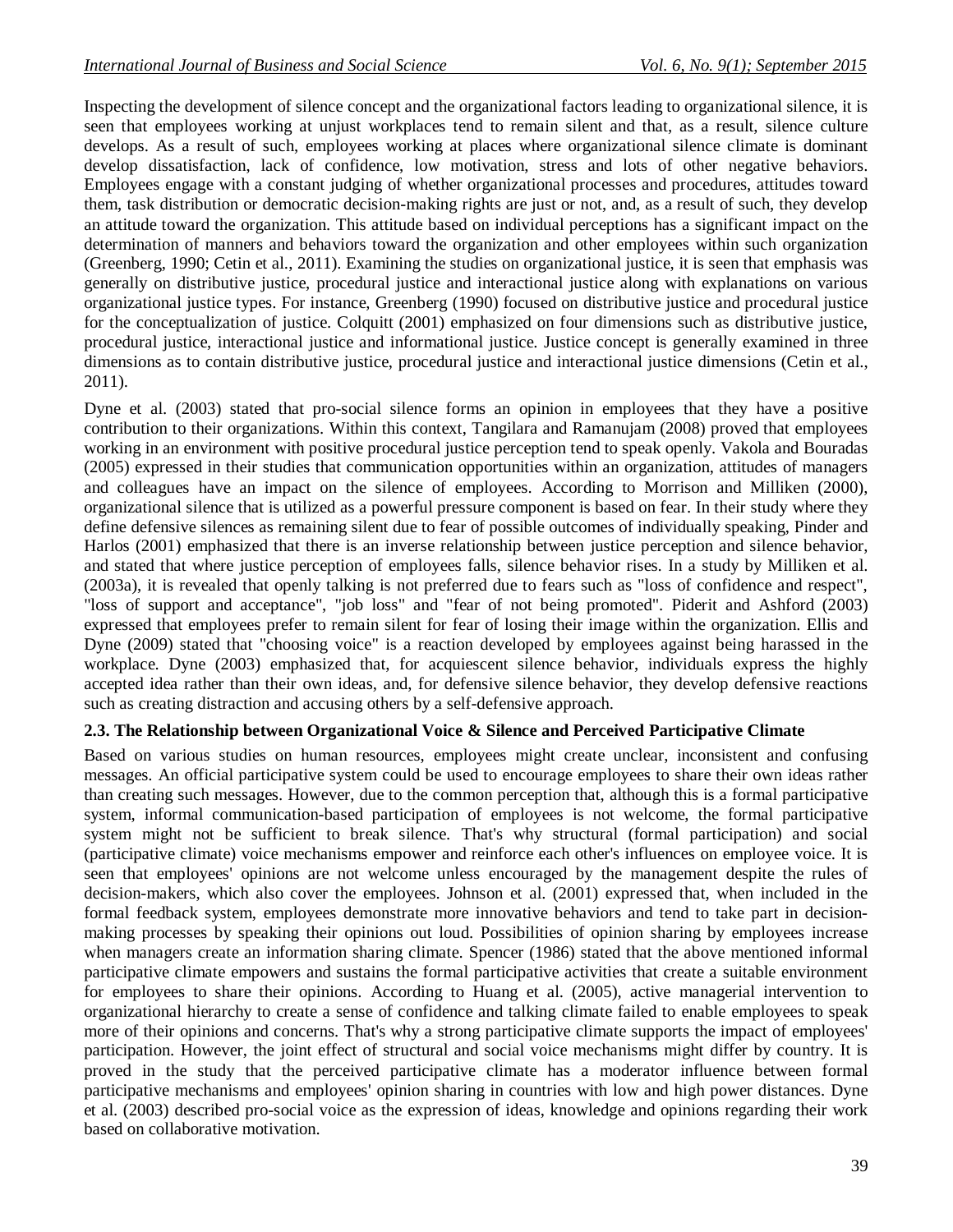Huang et al. (2005) stated that the attitude of managers toward creating knowledge-sharing in their communications with other employees increases the possibility of employees to share their opinions. Johnson et al. (2001) said that employees are more willing to express their opinions when they are included in formal feedback systems to be created by managers.

#### *3. Method*

#### **3.1. The Aim, Design, Sample and Measures**

*Aim of the Study:* The aim of this study, which was conducted in order to examine the relationship between organizational silence, organizational justice perception and participative climate perception among physicians, was to identify, by YEM model, the causal relationships containing inter-variable direct and indirect impacts and the underlying processes encircled by latent structures.

*Statistical Design:* The unjust culture-based injustice level perceived by employees within the organizational structure leads to non-sharing of opinions, ideas and concerns, keeping silent on organizational problems or, quite the opposite, talking openly. While justice perception is the most important reason why employees keep silent or not, participative climate perception is related as some kind of social voice mechanism developed on the basis of justice perception. These relationships could be presented in the conceptual model shown in Figure 1.



**Figure 1: Conceptual Model**

Concepts covered by this theoretical model are classified as theoretical structures, latent variables or factors, which are deemed to exist theoretically in social sciences due to their nature not directly measured, but which have a measure unit and deemed to be measured by various indicators (Byrne, 2010). Joreskog and Sorbom (1982) expressed that structural equation modeling (SEM) is used to describe the fact in studies conducted to review ambiguous cause and effect relation and various causal effects. It combines structural model formed by relationships among latent variables and the measurement model to which variables observed with latent variables are associated (Werner & Schermelleh-Engel, 2009), and allows structural relationships within the scope of theory to be conceptualized more clearly (Byrne, 2010). Correlation analysis is used for the determination of relationship level among variables while regression analysis is used for functional explanations of such relationships. However, correlation coefficient fails to explain the relationship in case the correlation coefficient computed between two variables is affected by a single variable or multiple variables, or cause and effect relation between two variables is dependent on the effect of a third variable. In such cases where correlation and regression analyses are not sufficient, SEM is used, which estimates the significance and importance of causal relationships among variable groups (Tatlidil, 2009). SEM, as in other multi-variable analysis methods, has certain assumptions. Multi-variable normal distribution nature of observed and unobserved variables, linearity, lack of outliers, indirect measurement, multiple indicators, presence of uncorrelated error phrases, lack of multiple linear relationships and sufficient sample volume are assumptions commonly used in SEM analysis.

*Analytic Procedure:* Prior to statistical analysis, all questionnaire data were computer coded for use with the Statistical Package for the Social Sciences (SPSS) for Windows. In the first analysis variables were examined descriptive statistics for each questionnaire items descriptive statistics, outlier and missing value. After that, multiple normality, which is an important assumption of SEM, was examined by using Mardia test, as a result of which it is seen that multiple normality is not provided. That's why the analysis was conducted with Bootstrap Maximum Likelihood (ML) method. It was observed that other assumptions of SEM were provided.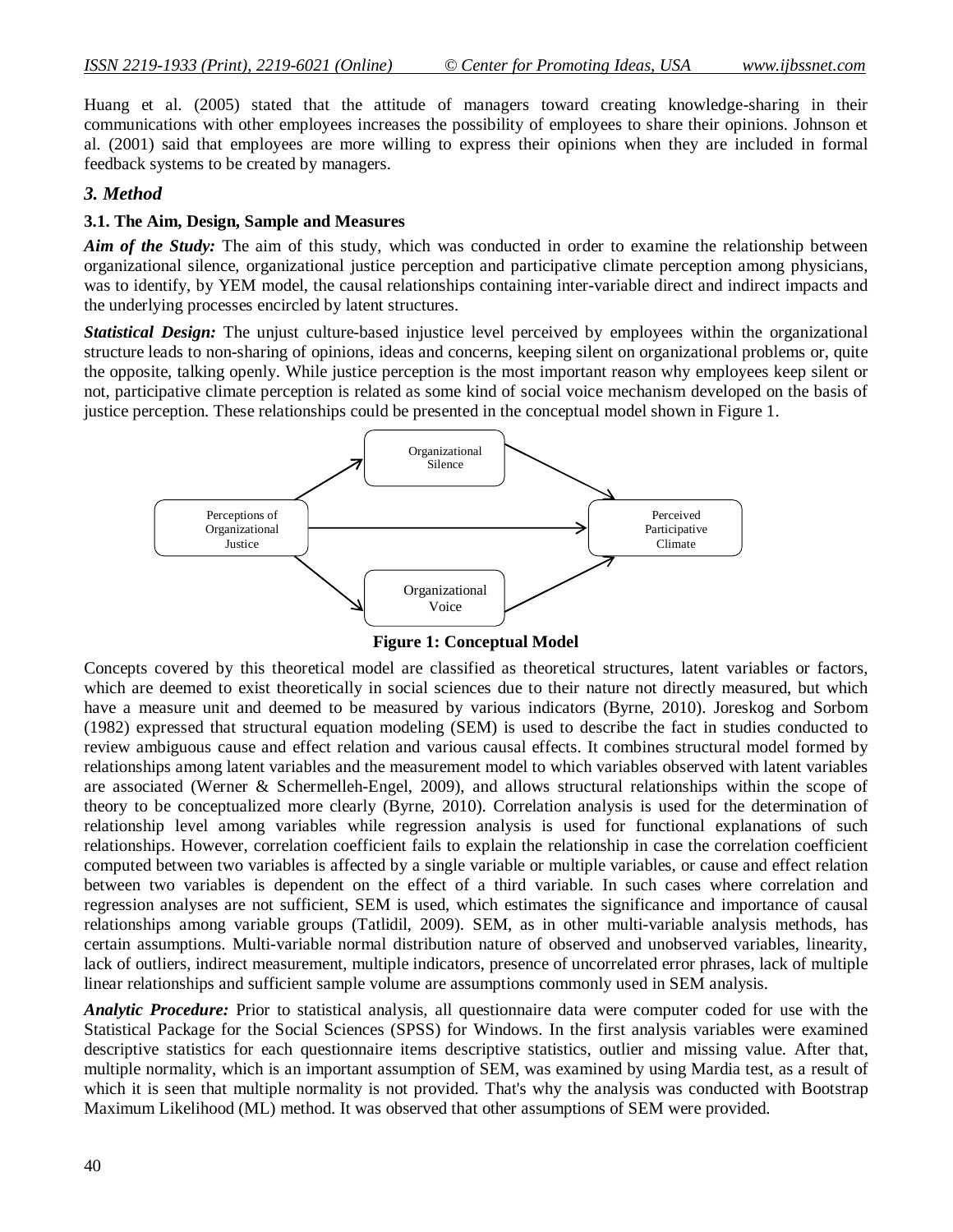Correlation analysis was used to determine the relationships among organizational justice perception, organizational voice, organizational silence and perceived participative climate for the main aim of the study. Finally, causal relationships among variables were examined with structural equation modeling (SEM) by using Analysis of Moment Structures (AMOS) 20 program.

*Sample:* The physicians working at Health Research and Application Center Hospital of Trakya University constituted the universe of this research. This research was conducted on all 528 physicians working at this institution. In the questionnaire conducted face-to-face with 230 physicians who accepted to answer it, a total of 10 questionnaires were excluded as a result of extreme value analysis due to reasons such as wrong or missing filling and not returning, thus resulting in a sample of 220 physicians. While there are different opinions on SEM model technique, it is generally accepted that any sample volume fewer than 100 is considered small-sized, any sample volume between 100 and 200 is considered medium-sized and any sample volume higher than 200 is considered large-sized (Bayram, 2010), thus making this sample volume of 220 units is sufficient for SEM.

#### **3.2. Measures**

The relevant pre-developed, validity- and credibility-tested measures were used for the determination of questionnaires to be used in the research. Three different measures were used to measure the dependent and independent variables included in the model developed in the research. Furthermore, demographic questions were included in the questionnaire in order to specify demographic characteristics of the participants. Findings regarding the validity and credibility of all measures are presented below.

*Organizational Silence:* This measure was developed by Dyne, Ang & Botero (2003). This measure includes six dimensions regarding voice and silence concepts. Silence measure includes five phrases for the measurement of each dimension that are acquiescent silence, defensive silence, pro-social silence, acquiescent voice, defensive voice and pro-social voice, in total thirty (30) phrases. In this study, confirmatory factor analysis was conducted for measure validity, and a 30-item structure was confirmed  $(\gamma 2/df=1.835)$ ; RMSEA=0.061; GFI=0.916;  $CFI=0.974$ <sup>2</sup>. Cronbach Alfa coefficients of sub-dimensions computed for measure credibility were found 0.943 for acquiescent silence, 0.926 for defensive silence, and 0.905 for pro-social silence, 0.860 for acquiescent voice, 0.879 for defensive voice and 0.891 for pro-social voice.

*Organizational Justice Perceptions:* Organizational justice perception was measured by the measure that contains twenty (20) phrases, which was designed by Colquitt (2001) and adopted into Turkish by Ozmen et al. (2007). Colquitt's measure includes a total of four dimensions such as distributive justice, procedural justice, interactional justice and informational justice. However, the results of factor analysis conducted in Ozmen et al. (2007) specified justice perception as to include three dimensions such as distributive, procedural and interactional. In this study, confirmatory factor analysis was conducted for measure validity, and a 20-item structure was confirmed (χ2/df=1.732; RMSEA=0.058; GFI=0.887; CFI=0.955). Cronbach Alfa coefficients of sub-dimensions computed for measure credibility were found 0.908 for distributive justice, 0.814 for procedural justice and 0.826 for interactional justice.

*Perceived Participative Climate:* The measure developed by Huang et al. (2005) consists of a single dimension and four (4) phrases. In this study, confirmatory factor analysis was conducted for measure validity, and a four- (4)-item structure was confirmed  $(\gamma 2/df=3.003; RMSEA=0.095; GFI=0.986; CFI=0.989)$ . Cronbach Alfa coefficient of the single dimension computed for measure credibility was found 0.828.

*Demographic Characteristics:* Demographic characteristics were evaluated in the 220 valid questionnaire forms of participants in this research. 45.5% (98) of participants were female while 55.5% (122) were male with an age range between 22 and 65. Of the physicians working at Department of Surgical Medical Sciences (28.6% (63)), Department of Internal Medicine (47.3% (104)) and Department of Basic Medical Sciences (24.1% (53)), 16 were professors (7.3%), 29 were associate professors (13.2%), 36 were assistant professors (16.4%), 9.5% were specialist, 91 were research assistants (41.4%) and 27 held other titles (12.3%).

### **3.3. Confirmatory Factor Analysis**

To ensure the construct validity of the study variables, confirmatory factor analysis (CFA) was conducted. Goodness of fit was ensured for all factors included in the model  $(\gamma/2/df=1.472)$ ; RMSEA=0.046; CFI=0.920, RMR=0.063).

**<sup>.</sup>**  $^2$   $\chi$ 2=Chi-Square; df=Degree of Freedom; CFI=Comparative Fit Index; RMSEA=The Root Mean Square Error; GFI=Goodness Of Fit Index, RMR=Root Mean Square Residual.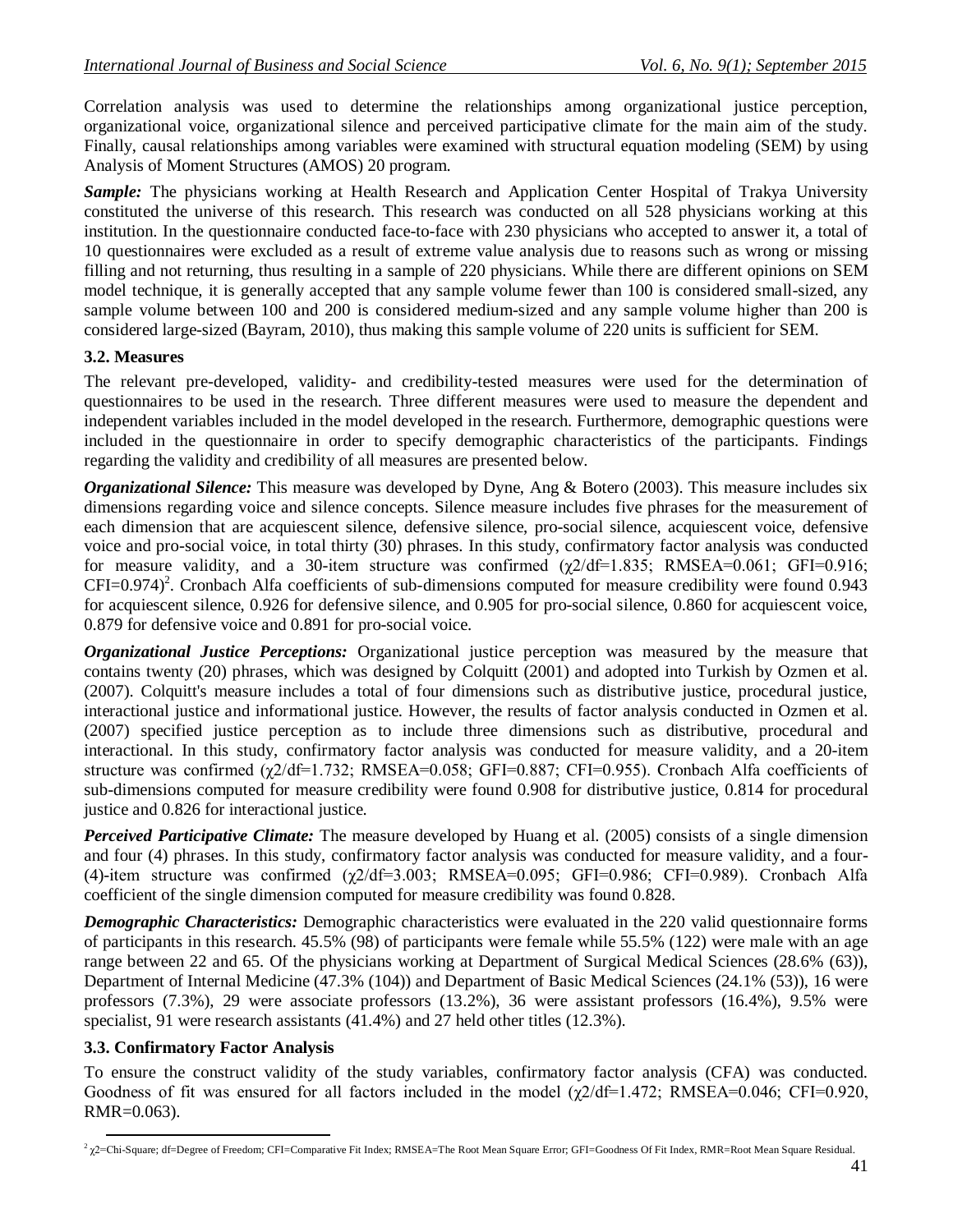## *4. Hypotheses (Appendix A)*

The aim of the study is to search the causal relationships between organizational justice perception, organizational silence behavior, organizational voice behavior and participative climate perception. Within this context, subdimensions of organizational justice perception were considered to be independent variables while participative climate perception and the sub-dimensions of organizational silence and organizational voice were considered to be dependent variables. Basic hypotheses in this study are as follows:

- H1: Organizational justice dimensions perceived by physicians have a significant effect on the dimensions of organizational silence behaviors.
- H2: Organizational justice dimensions perceived by physicians have a significant effect on the dimensions of organizational voice behaviors.
- H3: Organizational justice dimensions perceived by physicians have a significant effect on participative climate perception.
- H4: Organizational silence dimensions perceived by physicians have a significant effect on participative climate perception.
- H5: Organizational voice dimensions perceived by physicians have a significant effect on participative climate perception.

## *5. Findings of the Study*

#### **5.1. Means, Standard Deviations, and Interco relations among Variables**

Table 1 presents the means, standard deviations, and zero-order correlations among all the study variables. Accordingly, it is observed that there are direct and indirect relationships among sub-dimensions of organizational silence. Similarly, direct relationships were observed among sub-dimensions of organizational justice measure. Direct relationships were observed among the perceived participative climate perception and sub-dimensions of organizational justice measure.

|                         | <b>Variables</b> | <b>Mean</b> | Std. Dev. | $\mathbf{1}$ | $\overline{2}$      | 3        | $\overline{\mathbf{4}}$ | 5               | 6        | 7            | 8      | 9              | 10 |
|-------------------------|------------------|-------------|-----------|--------------|---------------------|----------|-------------------------|-----------------|----------|--------------|--------|----------------|----|
| $\mathbf{1}$            | Acquiescent      | 2.09        | .78       | 1            |                     |          |                         |                 |          |              |        |                |    |
|                         | Voice (KSS)      |             |           |              |                     |          |                         |                 |          |              |        |                |    |
| $\overline{2}$          | Defensive        | 2.12        | .88       | $.32***$     | $\mathbf{1}$        |          |                         |                 |          |              |        |                |    |
|                         | Voice (DSS)      |             |           |              |                     |          |                         |                 |          |              |        |                |    |
| 3                       | Pro Social       | 3.68        | .84       | $-.21$       | $-.07$              | 1        |                         |                 |          |              |        |                |    |
|                         | Voice (PSS)      |             |           |              |                     |          |                         |                 |          |              |        |                |    |
| $\overline{\mathbf{4}}$ | Procedural       | 3.49        | .80       | $-.08$       | $-.02$              | $.25***$ | 1                       |                 |          |              |        |                |    |
|                         | Justice (SA)     |             |           |              |                     |          |                         |                 |          |              |        |                |    |
| 5                       | Distributive     | 3.04        | 1.07      | .06          | $-.20$              | $.16^*$  | $.34*$                  | 1               |          |              |        |                |    |
|                         | Justice (DA)     |             |           |              |                     |          |                         |                 |          |              |        |                |    |
| 6                       | Interactional    | 3.49        | .85       | $-.12$       | $-.30^{**}$         | $.22***$ | $.21***$                | .05             | 1        |              |        |                |    |
|                         | Justice (EA)     |             |           |              |                     |          |                         |                 |          |              |        |                |    |
| $\overline{7}$          | Acquiescent      | 2.64        | 1.01      | $.25***$     | $-.41$ <sup>*</sup> | $-.02$   | $.14$ <sup>*</sup>      | $.13^{\degree}$ | $-.23$   | $\mathbf{1}$ |        |                |    |
|                         | Silence (KS)     |             |           |              |                     |          |                         |                 |          |              |        |                |    |
| 8                       | Defensive        | 2.22        | 1.02      | $.37^{**}$   | $.47***$            | $-.10$   | $-.09$                  | $.18***$        | $-.27$   | $.37***$     | 1      |                |    |
|                         | Silence (DS)     |             |           |              |                     |          |                         |                 |          |              |        |                |    |
| 9                       | ProSocial        | 3.38        | .99       | $-.08$       | $-.21$ <sup>*</sup> | .16      | $.16^{\degree}$         | $-.08$          | $.27$ ** | .02          | $-.16$ | $\blacksquare$ |    |
|                         | Silence (PS)     |             |           |              |                     |          |                         |                 |          |              |        |                |    |
| 10                      | Perceived        | 2.98        | .97       | .03          | $-.03$              | $.20***$ | $.29***$                | $.27***$        | $.33***$ | .09          | .08    | .12            | 1  |
|                         | Participative    |             |           |              |                     |          |                         |                 |          |              |        |                |    |
|                         | Climate (KIA)    |             |           |              |                     |          |                         |                 |          |              |        |                |    |

**Table 1: Interco relations among Variables**

 $*$  $p<.01$ ,  $*p<.05$ 

### **5.2. Structural Model Validity**

Figure 2 shows the SEM model created to determine the causal relationships among organizational justice perception, organizational silence and the perceived participative climate within the frame of specified relationships. Goodness of fit values of the model shown in Figure 2 demonstrate the goodness of fit of the model and verify the structural equation  $(\chi/2df=1.451, RMSEA=0.045, CFI=0.923, IFI=0.924)$ .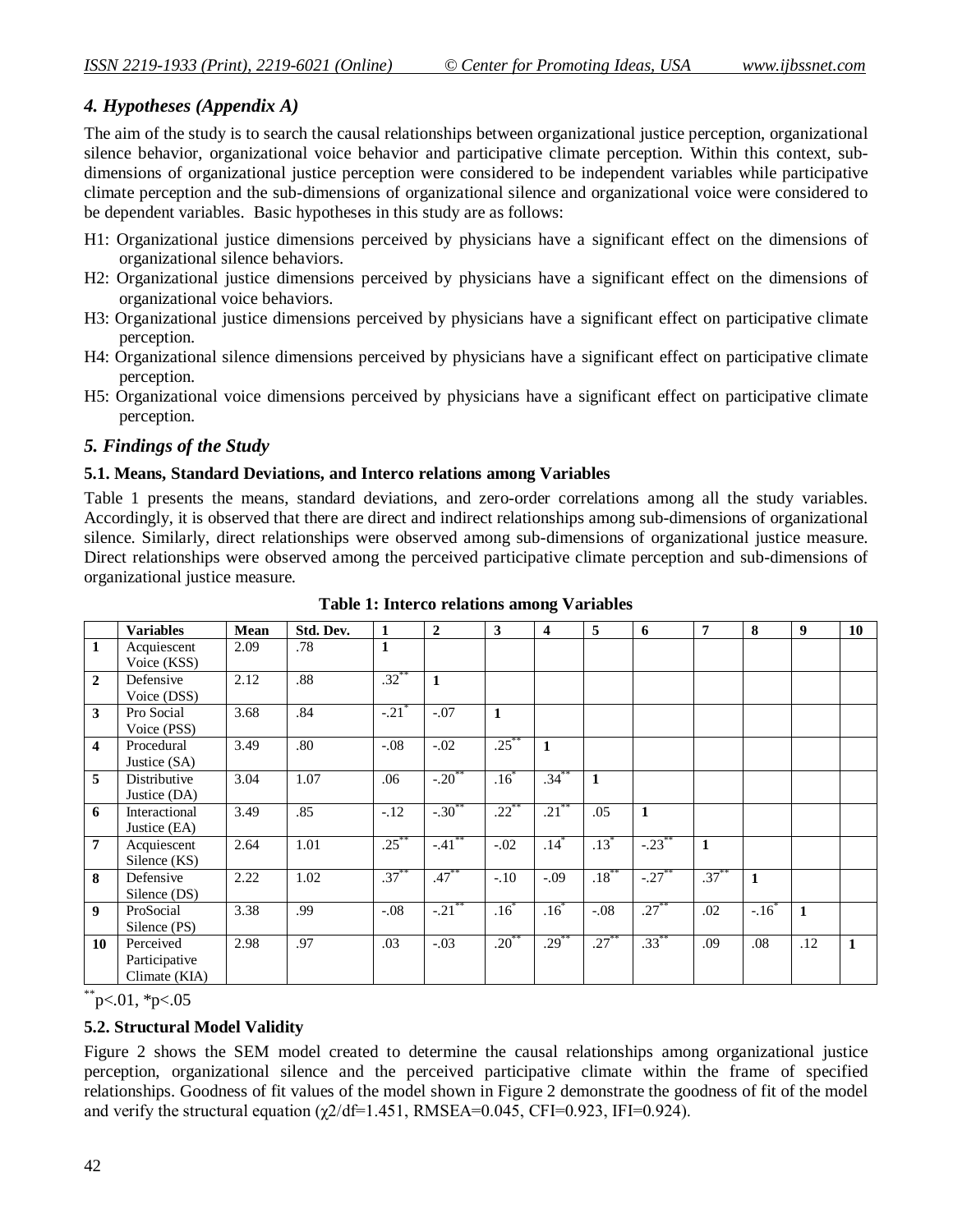| <b>Fit Indices</b>         | <b>Good Fit</b>          | <b>Acceptable Fit</b>          | <b>Results</b> |  |
|----------------------------|--------------------------|--------------------------------|----------------|--|
| $\chi^2$ (CMIN)            | $0 \leq \chi^2 \leq 2df$ | $2df \leq \gamma^2 \leq 3df$   | 1958.992       |  |
| $\chi^2$ /df (CMIN/df)     | $\leq$ 3                 | $\leq$ 4-5                     | 1.451          |  |
| <b>CFI</b>                 | > 97                     | > 95                           | .923           |  |
| <b>RMSEA</b>               | $\leq 0.05$              | $0.06 - 0.08$                  | .045           |  |
| IFI                        | > 95                     | $0.94 - 0.90$                  | .924           |  |
| $AIC - Model$              | 2228.992<2970.000*       | Accepted                       |                |  |
| CAIC-Model                 | 2822.132<9494.537*       | Accepted                       |                |  |
| <b>ECVI</b>                | 10.178<13.562*           | Accepted                       |                |  |
| <b>Structural Equation</b> |                          | KIA= $0,434DA+0,263EA+0,142PS$ |                |  |

Goodness of fit of the model was evaluated with  $\chi$ 2 (Chi square), df (Degrees of freedom) and  $\chi$ 2/df ratio, RMSEA (Root mean square error of approximation), CFI (Comparative Fit Index) and IFI (Incremental Fit Index) indices and presented in Table 2. According to Meydan and Sesen (2011), it is observed that all goodness of fit indices is within the acceptable limits. Thus, the relationships between the variables in the model and the structures are verified. According to the results obtained, it is statistically proven that the research model is a more appropriate model and has more goodness of fit nature than the saturated model. The results of Akaike Information Criterion AIC (2228.992), Consistent Akaike Information Criterion CAIC (2822.132) and Expected Cross Validation Index ECVI (10.178) used in the consistency of the model in order to choose the most real-like model by inter-model comparison show that the most real-like model was chosen for the data obtained. These fit measures show that comparison values obtained from independent and saturated models are higher than the research model values.



**Figure 2: Path Diagram of Structural Model**

Table 3 shows the SEM results for the research model, standardized regression coefficients for structural relationships (β), regression coefficients, critical ratio and significance level p values.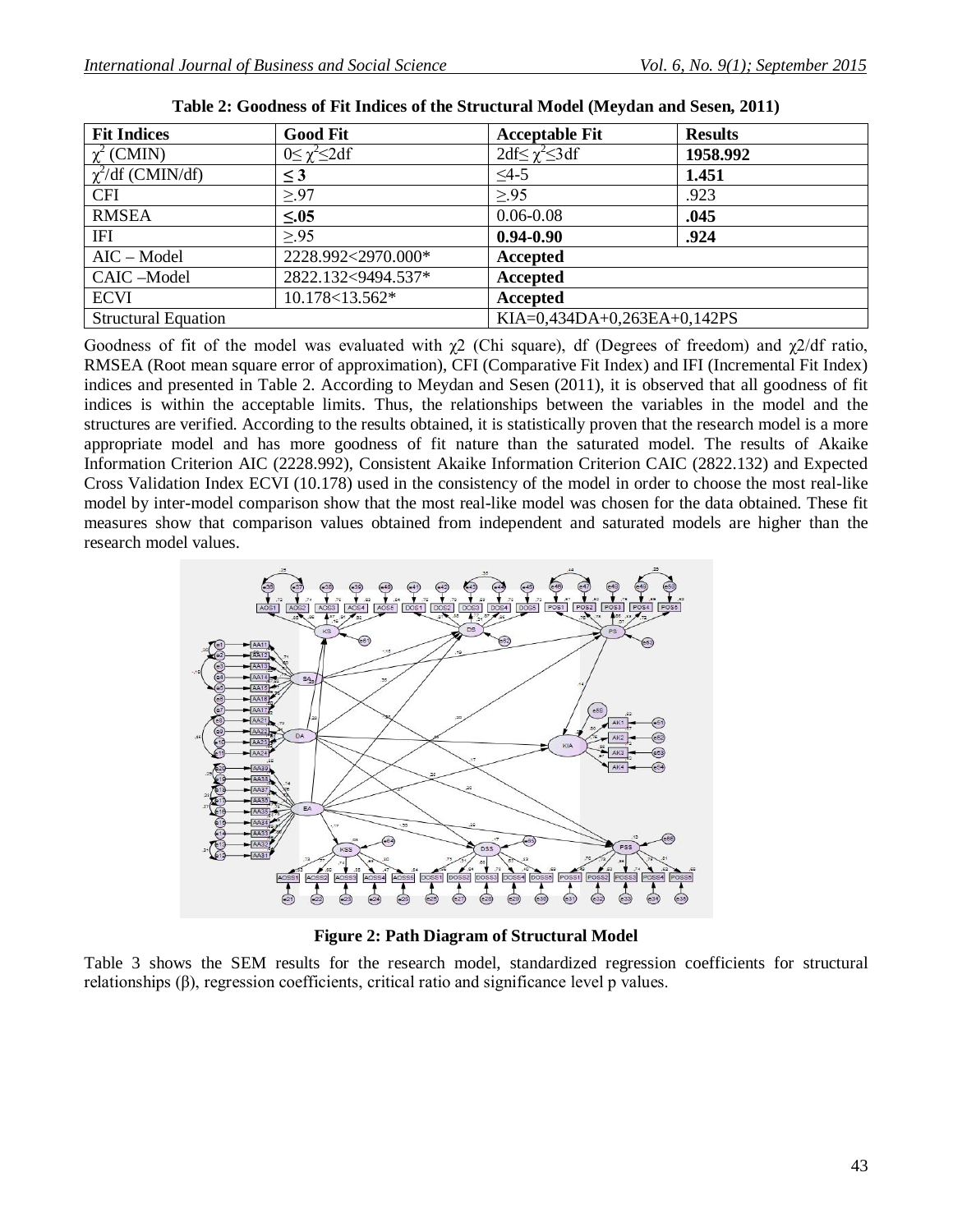| <b>Structural Relationships</b> |       |           | <b>Standardized</b>       | <b>Regression</b> | C.R.    | P value |
|---------------------------------|-------|-----------|---------------------------|-------------------|---------|---------|
|                                 |       |           | <b>Regression Weights</b> | Weights           |         |         |
| <b>PS</b>                       | $\lt$ | <b>SA</b> | .19                       | .24               | 2.55    | .011    |
| <b>PS</b>                       | $\lt$ | EA        | .20                       | .24               | 2.64    | .008    |
| <b>DS</b>                       | $\lt$ | <b>SA</b> | $-16$                     | $-.24$            | $-2.41$ | .016    |
| <b>KS</b>                       | $\lt$ | DA        | .29                       | .45               | 3.80    | ***     |
| <b>DS</b>                       | $\lt$ | EA        | $-.25$                    | $-.36$            | $-3.69$ | ***     |
| <b>DS</b>                       | $\lt$ | DA        | .35                       | .52               | 4.47    | ***     |
| <b>KS</b>                       | $\lt$ | EA        | $-.28$                    | $-.41$            | $-4.01$ | ***     |
| <b>PSS</b>                      | $\lt$ | <b>SA</b> | .17                       | .18               | 2.32    | .021    |
| <b>KSS</b>                      | $\lt$ | EA        | $-.17$                    | $-.18$            | $-2.25$ | .024    |
| <b>DSS</b>                      | $\lt$ | DA        | .27                       | .36               | 3.55    | ***     |
| <b>DSS</b>                      | $\lt$ | EA        | $-.31$                    | $-.38$            | $-4.25$ | ***     |
| <b>PSS</b>                      | $\lt$ | DA        | .20                       | .22               | 2.60    | .009    |
| <b>PSS</b>                      | $\lt$ | EA        | .25                       | .26               | 3.37    | ***     |
| <b>KIA</b>                      | $\lt$ | DA        | .43                       | .62               | 5.09    | ***     |
| <b>KIA</b>                      | $\lt$ | EA        | .26                       | .35               | 3.67    | ***     |
| <b>KIA</b>                      | $\lt$ | <b>PS</b> | .14                       | .16               | 2.00    | .045    |

#### **Table 3: SEM Results of Research Model**

According to the results, it was determined that there are significant relationships between procedural justice perception, which is a sub-dimension of organizational justice perception, and pro-social silence ( $\beta$ =.19, p<.05), defensive silence ( $\beta$ =-.16, p<.05) and pro-social voice ( $\beta$ =.17, p<.05), which are sub-dimensions of organizational silence. According to these results, with the rise of procedural justice perception, defensive silence behavior falls while tendency toward pro-social silence and pro-social voice behaviors increase. It was observed that there are significant relationships between distributive justice perception, which is another sub-dimension of organizational justice perception, and acquiescent silence (β=.29, p<.01), defensive silence (β=.35, p<.01), defensive voice (β=.27, p<.01) behaviors and perceived participative climate (β=.43, p<.01), which are sub-dimensions of organizational silence. The increase in distributive justice perception leads to increase in acquiescent silence, defensive silence, defensive voice and perceived participative climate. Similarly, it was observed that there are significant relationships between interactional justice perception of organizational justice perception and prosocial silence (β=.20, p<.01), defensive silence (β=-.25, p<.01), acquiescent silence (β=-.28, p<.01), acquiescent voice (β=-.17, p<.05), defensive voice (β=-.31, p<.01), pro-social voice (β=.25, p<.01) and participative climate perception ( $\beta = 26$ ,  $p < 01$ ), which are sub-dimensions of organizational silence. According to these results, it is seen that while there is an increase in interactional justice perception, there is also an increase in participative climate perception, pro-social silence and pro-social voice behaviors while there is a decrease in defensive silence, acquiescent silence, defensive voice and acquiescent voice behaviors. Furthermore, a significant causal relationship was observed between pro-social silence, which is a sub-dimension of organizational silence, and perceived participative climate  $(\beta = 14, \text{ p} < 0.05)$ .

The observed relationships or causal relationships among latent variables might occur in two different forms in SEM: direct and indirect. The sum of direct and indirect relationships point to the total effect. Examining their standardized indirect effects and total effects on independent latent variables and dependent latent variables, it is seen that interactional justice variable has an indirect effect of around .03 on perceived participative climate. Studying the total effects including the direct and indirect effects, it is seen that the total effect of interactional justice perception on perceived participative climate is .29, .03 of which is caused by indirect effect and .26 of which by direct effect. According to these results, it could be said that pro-social silence behavior acts as a partial mediator between perceptions of organizational justice and perceived participative climate.

#### *6. Conclusion and Discussion*

This study proved that there are significant relationships between organizational silence, organizational justice and participative climate perception. It was determined that organizational justice perception has a direct effect on organizational silence and organizational voice dimensions and participative climate perception.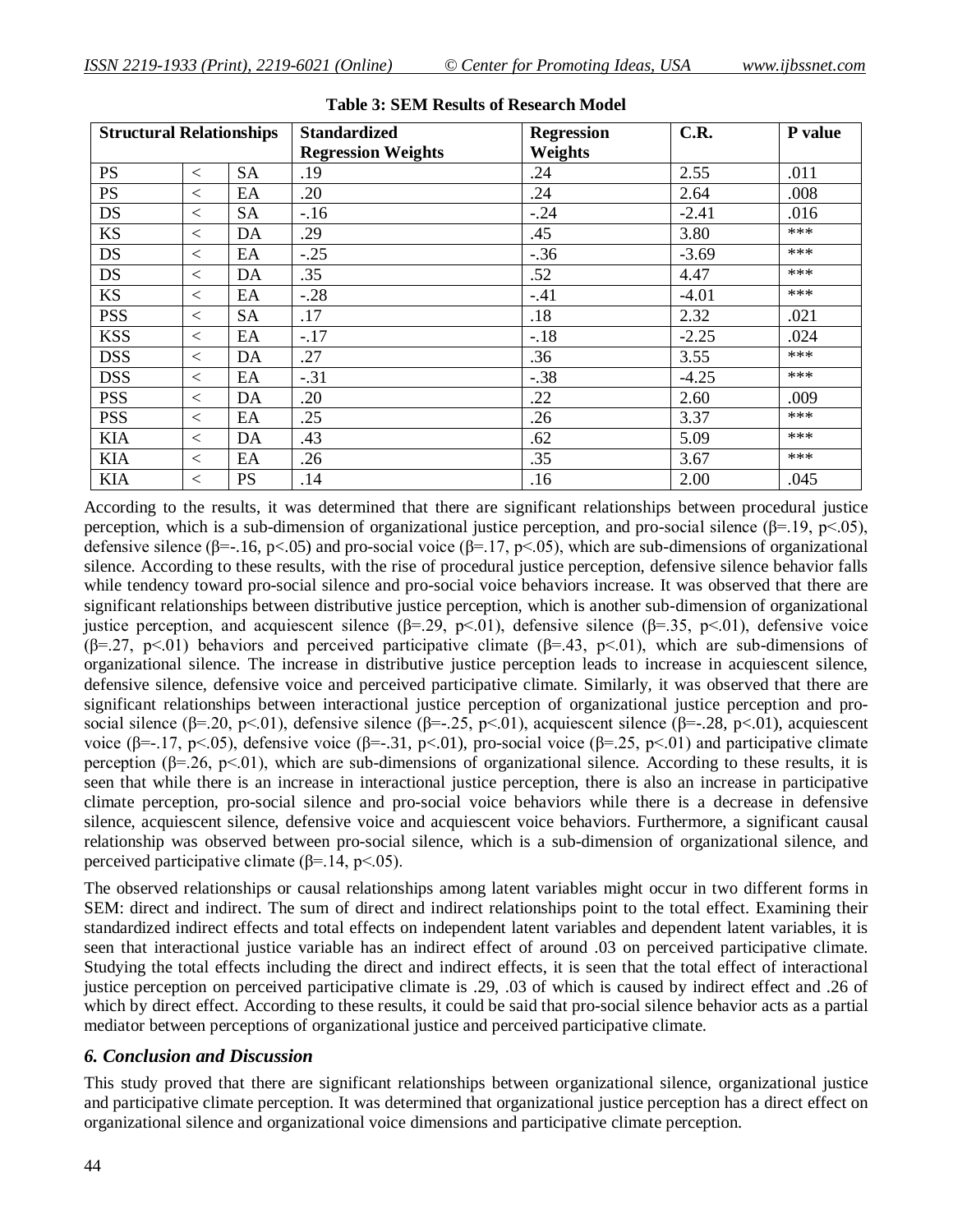It was also determined that pro-social silence has the power to increase the relationship between interactional justice and participative climate perception. It was seen that distributive justice empowers the reaction type (silence or voice) against unjust practices. Within this context, it could be expressed that pro-social silence, which increases depending on the development of behaviors and attitudes of physicians toward increasing their perception of interactional justice, increases informal participative climate perception. Differently from acquiescent silence and defensive silence, pro-social silence, which intentionally develops and occurs as a result of organizational citizenship drive by keeping important knowledge in favor of the organization, increases when the procedural justice and interactional justice perceptions of physicians also increase? It is considered that the just perception of physicians toward the process where outcomes such as their salaries, promotions, benefits, work conditions and performance are determined, and their just perception of interactional communications by their managers would increase pro-social silence behavior.

Defensive silence behavior of individuals which occur as a result of self-defense instinct decreases when procedural justice and interactional justice perceptions of physicians fall. Because sense of trust would build up in case individuals sense the presence of an equal and just organizational culture in a work environment, they will give up on their defensive behaviors. It was observed that when justice perception of employees toward salaries, promotions and awards increases, there would also be an increase in defensive and acquiescent silence behaviors. It is understood that although physicians perceive salaries, promotions and awards as just on an individual scale, they keep on their defensive and acquiescent silence behaviors increasingly due to fear of loss. Within this scope, it could be considered that while their distributive justice perception increases, physicians keep their silence for their individual interests due to fear of loss of what they already gained. Another finding is the direct and indirect effect of interactional justice perception on acquiescent silence and defensive silence. The fall in interactional justice perception gives birth to this dual voice form. Accordingly, the rise in the interactional justice perception by physicians toward communications with them by their managers causes a fall in the reactive acquiescent silence and defensive silence of physicians.

As the distributive justice perception of physicians toward inner organizational gains increases, defensive voice, pro-social voice and participative climate perception also increase. It is seen that pro-social voice behavior would make individuals create alternative solutions for problems and ideas for change in collaboration by intentional behaviors in favor of their organizations as a result of perceiving a just environment regarding their gains. However, physicians' self-defensive attitude due to fear of loss of their gains also plays an active role, which is considered to increase the defensive voice behavior. Just perception of inner organizational gains significantly affects participative climate perception. It is observed that the response to their contributions to the organization empowers the employees' perception of an environment where they can express their ideas and opinions. It is seen that interactional justice that focuses on interpersonal relationships in an organization has a positive effect on prosocial voice behavior. Similar to pro-social voice, participative climate perception is closely correlated with the increase in interactional justice perception. It is possible to say that physicians sense an environment where they can express their own opinions when they perceive a just attitude in interpersonal interactions and communication with managers within their organizations.

As Dyne et al. (2003) described and within the frame of the above mentioned explanations, pro-social silence gives employees the impression that they make positive contribution to their organizations. It is seen that physicians perceive the organizational climate as participative due to their positive contribution to their organization in this way. However, according to analysis results, it could be said that the effect of interactional justice perception on participative climate is actualized via pro-social silence. It would not be wrong to say that pro-social silence creates an informal participation system and increases participative climate perception which is seen as a social voice type. Findings of the research bear a resemblance to other findings in literature. According to this; it is similar to studies of Karacaoğlu and Cingoz (2009) where they proved that just practices within an organization decrease silence, of Tangirala and Ramanujam (2008) where they proved that procedural justice perception decreases employees' silence, and of Pinder and Harlos (2001) where they proved that while perception of employees on injustice practices decreases, they tend to be silent. Organizational silence concept, which has an important structure to be examined for employees and organizations, is considered to be at a level that requires more research despite various studies on this matter.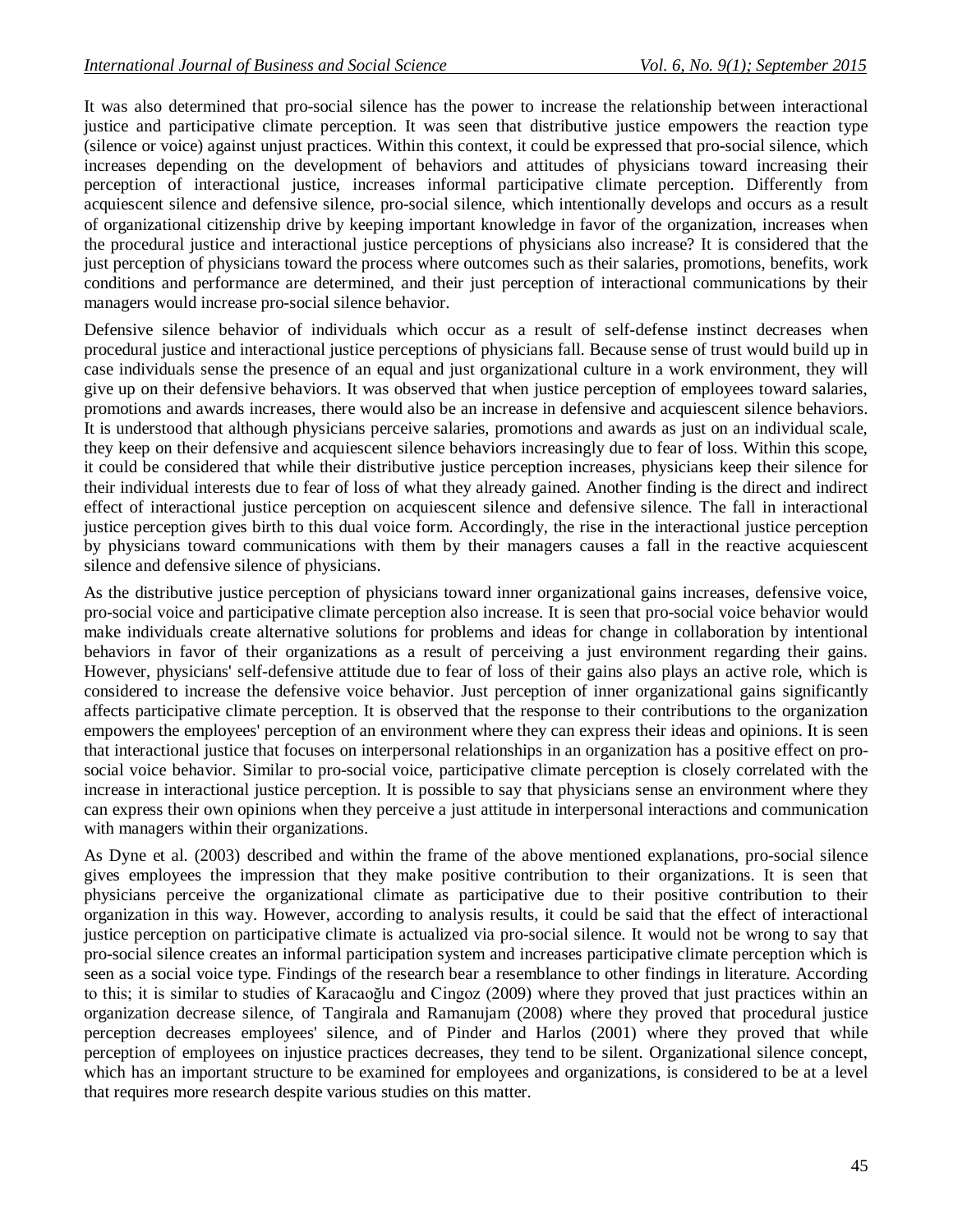It is possible to say that today, where organizational and individual performance and efficacy gains importance, a research area is available which could be enriched with empirical studies on the outcomes caused by silence in organizations where organizational silence culture reigns. Among others that considered to have an effect on silence, the following items might be considered to be the topics of prospective researches; managerial structure, leadership, award management, personal traits, national and cultural reasons and power distance as well as examination of the relationships between organizational silence and low job satisfaction and burnout, both of which develop based on the negative outcomes of silence.

### *References*

- Atalay, C. G., (2010). Örgütsel Adalet (Organizational Justice). In Derya Ergun ÖZLER (ed), Örgütsel Davranışta Güncel Konular (Current Issues in Organizational Behavior). Bursa: Ekin Basım Yayın Dağıtım (Ekin Press Release Distribution).
- Bayram, N. (2010). Yapısal Eşitlik Modellemesine Giriş AMOS Uygulamaları (Introduction to Structural Equation Modeling AMOS Applications). Bursa: Ezgi Kitabevi (Ezgi Bookstore).
- Bowen, F. and Blackmon, K. (2003). Spirals of Silence: The Dynamic Effects of Diversity on Organizational Voice. *Journal of Management Studies,* 40(6): 1394-1417.
- Brinsfield, C. T., Edwards, M.S. and Greenberg, J. (2009). Voice and Silence in Organizations: Historical Review and Current Conceptualizations. In Jerald Greenberg and Marissa S. Edwards (eds.) Voice and Silence in Organizations. Bingley: Emerald Group Publishing Limited.
- Byrne, B. M. (2010). Structural Equation Modeling with AMOS: Basic Concepts, Applications, and Programming. London: Taylor and Francis Group.
- Colquitt, J. A. (2001). On The Dimensionalty of Organizational Justice: A Construct Validation of a Measure. Journal of Applied Psychology. 86(3): 386-400.
- Çakıcı, A. (2008). Örgütlerde Sessiz Kalınan Konular, Sessizliğin Nedenleri ve Algılanan Sonuçları Üzerine Bir Araştırma (Stay Silent Topics in Organizations, Silence a Study on the Causes and perceived results). Ç.Ü. Sos. Bil. Enstitüsü Dergisi (Çukurova University Institute of Social Sciences). 17(1): 117-134.
- Çetin, F., Basım, H. N. and Karataş,M. (2011). Çalışanların Problem Çözme Becerilerinde Örgütsel Adalet Algısı ve İş Tatmininin Rolü (Employee Perceptions of Organizational Justice in Problem Solving Skills and Role of Job Satisfaction). Celal Bayar Üniversitesi Yönetim ve Ekonomi Dergisi (Journal of Management and Economics).18(1): 71-85.
- Dyne, L. V. And Lepine, J. A. (1998). Helping And Voice Extra-Role Behaviors: Evidence Of Construct And Predictive Validity. Academy of Management Journal. 41(1): 108-119.
- Dyne, L. V., Ang, S. and Botero, I.C. (2003). Conceptualizing Employee Silence and Employee Voice as Multidimensional Constructs. Journal of Management Studies. 40(6): 1359-1392.
- Ellis, J. B., Dyne, L.V. (2009). Voice and Silence as Observers' Reactions to Defensive Voice: Prediction Based on Communication Competence Theory. In Jerald Greenberg and Marissa S. Edwards (eds.) Voice and Silence in Organizations. Bingley: Emerald Group Publishing Limited.
- Greenberg, J. (1990). Organizational Justice: Yesterday, Today, And Tomorrow. Journal of Management. 16(2): 399-432.
- Gürbüz, S. and Mert, İ. S. (2009). Örgütsel Adalet Ölçeğinin Geçerlik ve Güvenirlik Uygulaması: Kamuda Görgül Bir Çalışma (Validity and Reliability Tests of Organizational Justice Scale: An Empirical Study in a Public Organization). Amme İdaresi Dergisi (Public Administration Institute for Turkey and Middle East (PAITME)). 42(3): 117-139.
- Hirschman, A. O. (1970). Exit, Voice and Loyalty, Responses to Decline in Firms, Organizations and States. USA: Harvard University Press.
- Huang, X., de Vliert, E. V. and der Vegt, G. V. (2005). Breaking the Silence Culture: Stimulation of Participation and Employee Opinion Withholding Cross-nationally. Management and Organization Review. 1(3): 459– 482.
- Johnson, J., Donohue, W. A., Atkin C. K. and Johnson, S. (2001). Communication, Involvement, and Perceived Innovativeness: Tests of a Model with Two Contrasting Innovations. Group & Organization Management. 26(1): 24-52.
- Jöreskog, K. G. and Sörbom, D. (1982). Recent Developments in Structural Equation Modeling. Journal of Marketing Research. XIX: 404-416.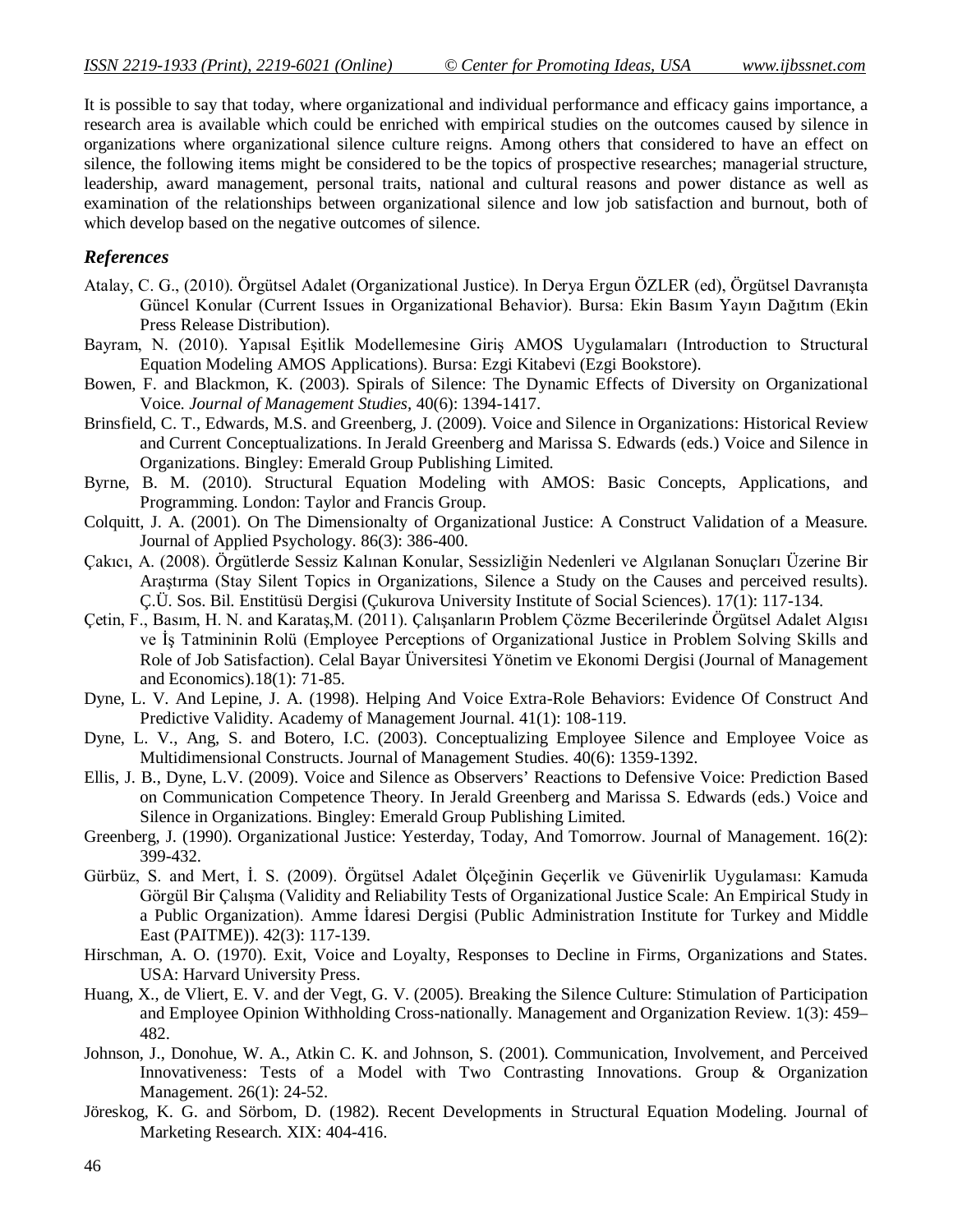- Karacaoğlu, K. and Cingöz, A. (2009). İşgören Sessizliğinin Kaynağı Olarak Liderlik Davranışı ve Örgütsel Adalet Algısı (Employee of silenceas a Source of Leadership Behavior and Organizational Justice Perception).17. Ulusal Yönetim Ve Organizasyon Kongresi (17th National Management and Organization Congress). 162: 700-707
- Lepine, J. A. and Dyne, L. V. (1998). Predicting Voice Behavior in Work Groups. Journal of Applied Psychology. 83(6): 853-868.
- Milliken, F. J., Morrison, E. W. and Hewlin, P. F. (2003). An Exploratory Study of Employee Silence: Issues that Employees Don't Communicate Upward and Why. Journal of Management Studies. 40(6): 1453-1476.
- Milliken, F. J. and Morrison, E. W. (2003). Shades of Silence: Emerging Themes and Future Directions for Research on Silence in Organizations. Journal of Management Studies. 40(6): 1563-1568.
- Morrison, E. W. and Milliken, F. J. (2000). Organizational Silence: A Barrier to Change And Development in A Pluralistic World. Academy of Management Review. 25(4): 706-725.
- Özgen, I. and Sürgevil, O. (2009). Örgütsel Sessizlik Olgusu ve Turizm İşletmeleri Açısından Değerlendirilmesi (Evaluation of Organizational Silence Case & Tourism Management). In Zeyyat Sabuncuoğlu (ed) Turizm İşletmelerinde Örgütsel Davranış (Organizational Behavior in Tourism Industry. Bursa: Marmara Kitap Merkezi Yayın ve Dağıtım (Marmara Book Centre Publishing and Distribution).
- Özmen, Ö. N. T., Arbak, Y. and Özer, P. S. (2007). Adalete Verilen Değerin Adalet Algıları Üzerindeki Etkisinin Sorgulanmasına İlişkin Bir Araştırma (An Inquiry About The Effect Of Justice Value on Justice Perception). Ege Akademik Bakış (Ege Academic Review). 7(1): 17–33.
- Pderit, S. K. and Ashford, S. J. (2003). Breaking Silence: Tactical Choices Women Managers Make in Speaking Up About Gender-Equity Issues. Journal of Management Studies. 40(6): 1477-1502.
- Pinder, C. C. and Harlos, K. P. (2001). Employee Silence: Quiescence And Acquiescence As Responses To Perceived Injustice. Research in Personnel and Human Resources Management, 20: 331-369.
- Sayıl, I., Haran, S., Ölmez Ş. and Özgüven, H. D. (1997). Ankara Üniversitesi Hastanelerinde Çalışan Doktor ve Hemşirelerin Tükenmişlik Düzeyleri (Burn-Out in Medical Doctors and Nurses of Ankara University Medical School). Kriz Dergisi (Journal of Crisis). 5(2): 71-77.
- Schlenker, B. R. and Weigold, M. F. (1989). Self-Identification and Accountability, In Giacalone, R. A. and Rosenfeld, P. (Eds). Impression Management in the Organization. Hillsdale NJ: Erlbaum, 21–43.
- Tahmasebi, F., Sobhanipour S. M. and Aghaziarati, M. (2013). Burnout; Explaining the Role of Organizational Silence and Its Influence (Case study: Selected Executive Organizations of Qom Province). Journal of Basic and Applied Scientific Research. 3(8): 272-282.
- Tangilara, S. and Ramanujam, R. (2008). Emplayee Silence on Critical Work Issues: The Cross Level Effects of Procedural Justice Climate. Personnel Psychology. 61: 37–68.
- Tatlıdil, H. (2010). Ekonomi Yaz Okulu Ders Notları (Economics Summer School Lecture Notes). Pamukkale Üniversitesi (Pamukkale University). Denizli.
- Tesser, A. and Rosen, S. (1972). Similarity of Objective Fate as a Determinant of The Reluctance To Transmit Unpleasant Information: The Mum Effect. Journal ol Personality and Social Psychology. 23(1): 46-53.
- Vakola, M. and Bouradas, D. (2005). Antecedents and Consequences of Organisational Silence: An Empirical Investigation. Employee Relations. 27(5): 441-458.
- Werner, C. and Schermelleh-Engel, K. (2009). Structural Equation Modeling: Advantages, Challenges, and Problems, Frankfurt: Goethe University.
- Yalçın, B. and Baykal, Ü. (2012). Özel Hastanelerde Görevli Hemşirelerin Sessiz Kaldığı Konular ve Sessiz Kalma Nedenleriyle İlişkili Faktörler (The Subjects of and Reasons for Nurses'Remaining Silent in Private Hospitals and Relative Factors). Hemşirelikte Eğitim ve Araştırma Dergisi (Journal of Education and Research in Nursing). 9(2): 42-50.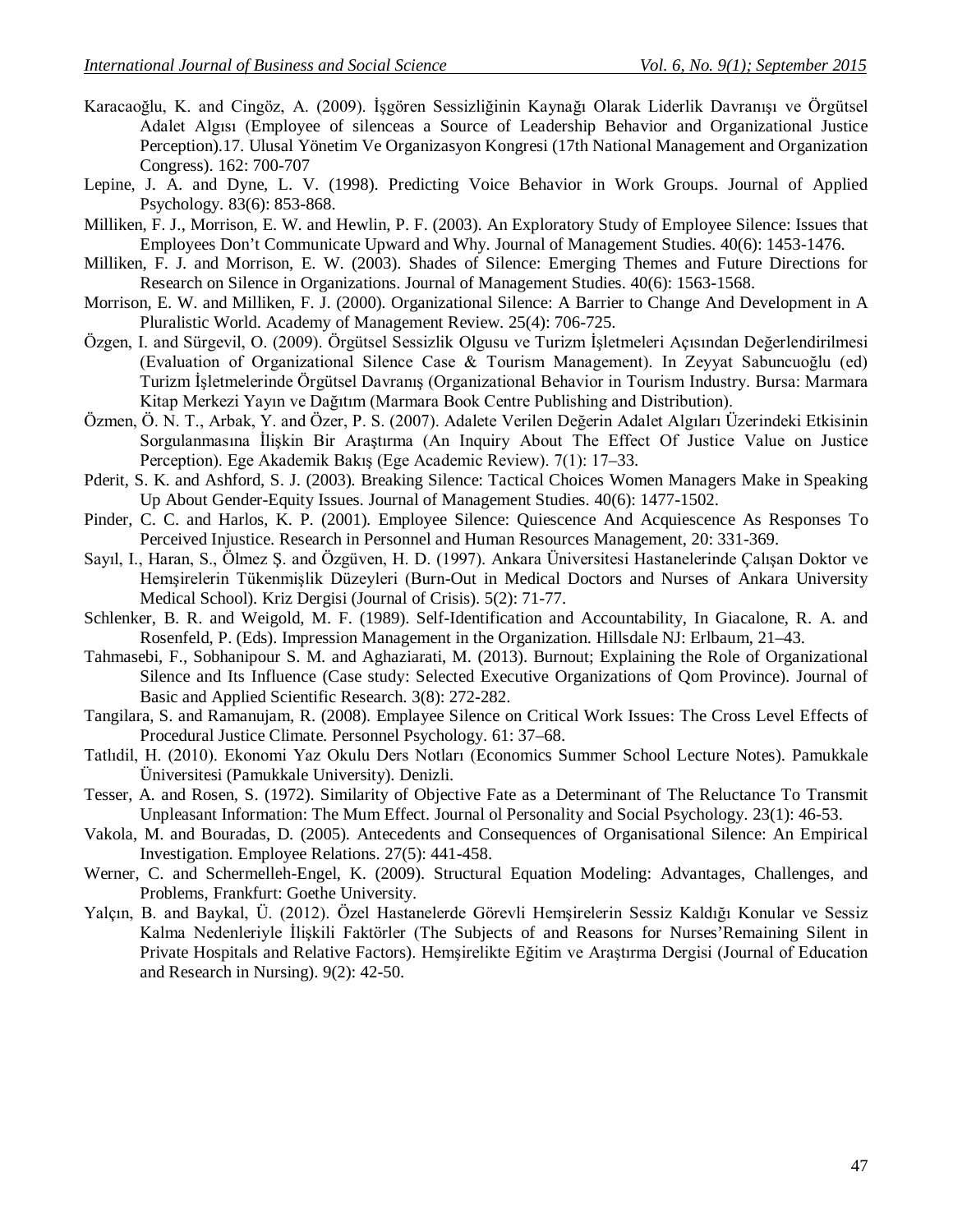# *Appendix A. Hypotheses*

| $H_1$ : Organizational justice dimensions perceived by physicians have a significant effect                                                         |                 |
|-----------------------------------------------------------------------------------------------------------------------------------------------------|-----------------|
| on the dimensions of organizational silence behaviors.                                                                                              |                 |
| $H_1^{SA-KS}$ : The procedural justice as perceived by physicians has a significant effect on the<br>acquiescent silence.                           | Rejected        |
| $H_1^{SA-DS}$ : The procedural justice as perceived by physicians has a significant effect on the                                                   | Accepted        |
| defensive silence.                                                                                                                                  |                 |
| $H_1^{SAPS}$ : The procedural justice as perceived by physicians has a significant effect on the<br>proSocial silence.                              | <b>Accepted</b> |
| $H_1^{DA-KS}$ : The distributive justice as perceived by physicians has a significant effect on the                                                 | <b>Accepted</b> |
| acquiescent silence.                                                                                                                                |                 |
| $H_1^{DA-DS}$ : The distributive justice as perceived by physicians has a significant effect on the<br>defensive silence.                           | <b>Accepted</b> |
| $H_1^{DA-PS}$ : The distributive justice as perceived by physicians has a significant effect on the                                                 | Rejected        |
| proSocial silence.                                                                                                                                  |                 |
| $H_1^{E\text{A-KS}}$ : The interactional justice as perceived by physicians has a significant effect on the<br>acquiescent silence.                 | Accepted        |
| $H_1^{E\text{A-DS}}$ : The interactional justice as perceived by physicians has a significant effect on the<br>defensive silence.                   | <b>Accepted</b> |
| $H_1^{E\text{A-PS}}$ : The interactional justice as perceived by physicians has a significant effect on the                                         | Accepted        |
| proSocial silence.                                                                                                                                  |                 |
|                                                                                                                                                     |                 |
| $H_2$ : Organizational justice dimensions perceived by physicians have a significant effect<br>on the dimensions of organizational voice behaviors. |                 |
| $H_2^{SA-KSS}$ : The procedural justice as perceived by physicians has a significant effect on the                                                  | Rejected        |
| acquiescent voice.                                                                                                                                  |                 |
| $H_2$ <sup>SA-DSS</sup> : The procedural justice as perceived by physicians has a significant effect on the                                         | Rejected        |
| defensive voice.                                                                                                                                    |                 |
| $H_2^{SAPSS}$ : The procedural justice as perceived by physicians has a significant effect on the<br>proSocial voice.                               | <b>Accepted</b> |
|                                                                                                                                                     |                 |
| $H_2^{DA-KSS}$ : The distributive justice as perceived by physicians has a significant effect on the<br>acquiescent voice.                          | Rejected        |
| $H_2^{\text{DA-DSS}}$ : The distributive justice as perceived by physicians has a significant effect on the                                         | Accepted        |
| defensive voice.                                                                                                                                    |                 |
| $H_2^{DA-PSS}$ : The distributive justice as perceived by physicians has a significant effect on the                                                | <b>Accepted</b> |
| proSocial voice.                                                                                                                                    |                 |
| $H_2^{E\text{A-KSS}}$ : The interactional justice as perceived by physicians has a significant effect on the<br>acquiescent voice.                  | <b>Accepted</b> |
| $H_2^{E\text{A-DSS}}$ : The interactional justice as perceived by physicians has a significant effect on the                                        | Accepted        |
| defensive voice.                                                                                                                                    |                 |
| $H_2^{E\text{A-PSS}}$ : The interactional justice as perceived by physicians has a significant effect on the                                        | <b>Accepted</b> |
| proSocial voice.                                                                                                                                    |                 |
| H <sub>3</sub> : Organizational justice dimensions perceived by physicians have a significant effect                                                |                 |
| on participative climate perception.                                                                                                                |                 |
| $H_3^{\text{SA-KIA}}$ : The procedural justice as perceived by physicians has a significant effect on the                                           | Rejected        |
| climate perception.                                                                                                                                 |                 |
| $H_3^{\text{DA-KIA}}$ : The distributive justice as perceived by physicians has a significant effect on the                                         | Accepted        |
| climate perception.                                                                                                                                 |                 |
| $H_3^{\text{EA-KIA}}$ : The interactional justice as perceived by physicians has a significant effect on the                                        | Accepted        |
| climate perception.                                                                                                                                 |                 |